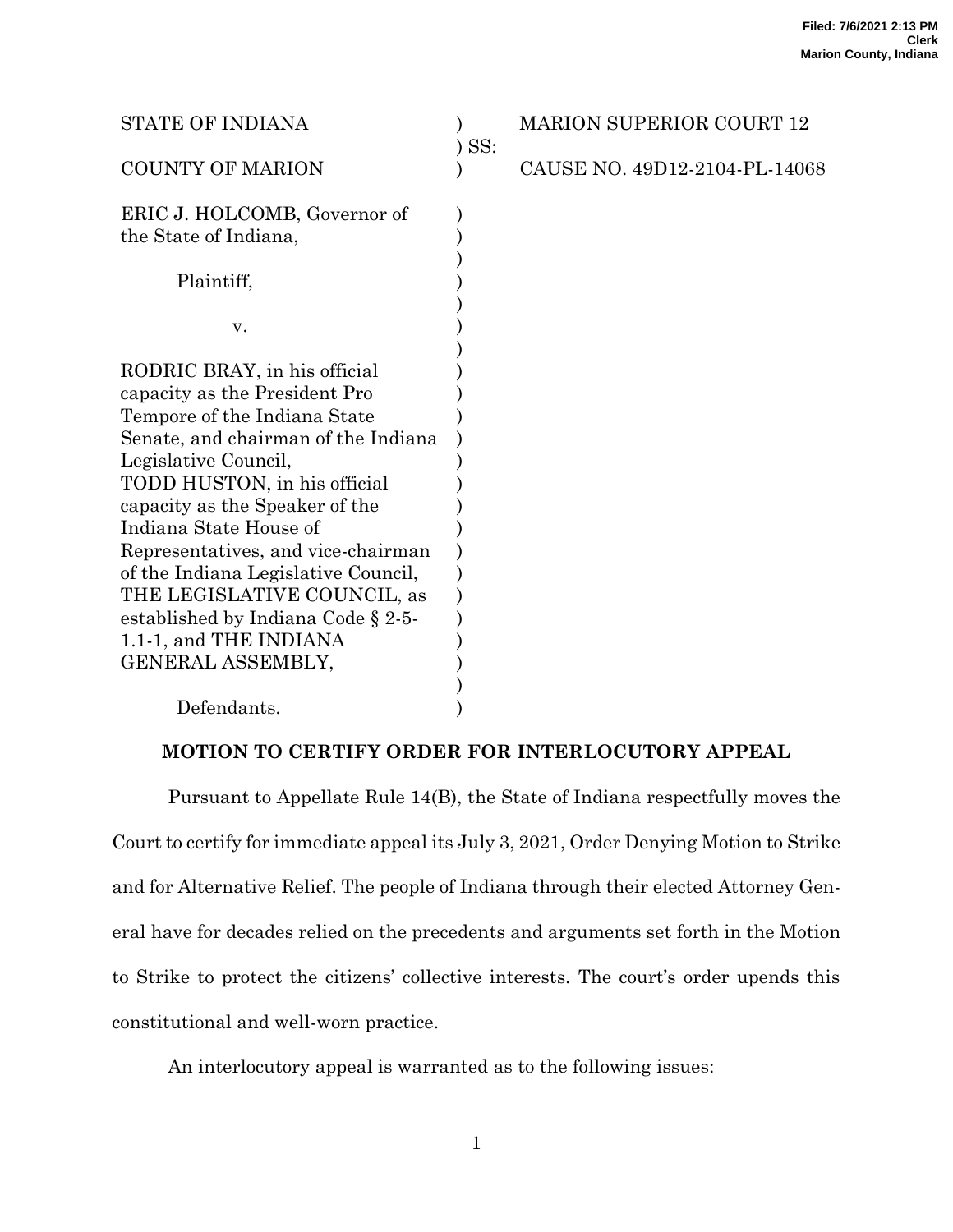- 1. Whether the Governor, acting in his official capacity, can retain outside counsel and sue the Indiana General Assembly or its members or the Legislative Council without the consent of the Attorney General.
- 2. Whether the Governor may sue the Indiana General Assembly or its members or the Legislative Council while the General Assembly remains in session despite the absolute immunity from "any civil process" conferred by Article 4, § 8, of the Indiana Constitution and Indiana Code section 2-3-5- 1.

These predicate legal issues require final, definitive resolution by Indiana's appellate courts before this case can proceed.

## **BACKGROUND**

On April 15, 2021, the Indiana General Assembly overrode the Governor's veto and enacted HEA 1123. The law vests a "legislative council" with authority to convene an emergency legislative session when the Governor declares a statewide emergency. In response to the enactment, the Governor retained outside counsel—without the express written consent of the Attorney General—and filed this suit in his official capacity against members of the legislative branch seeking injunctive relief and a declaration from this Court that HEA 1123 is unconstitutional.

The State, through the Attorney General, promptly appeared on behalf of Governor Eric J. Holcomb, President Pro Tempore Rodric Bray, Speaker Todd Huston, the Legislative Council, and the Indiana General Assembly, and moved to strike the appearances and filings of the Governor's unauthorized attorneys on the basis that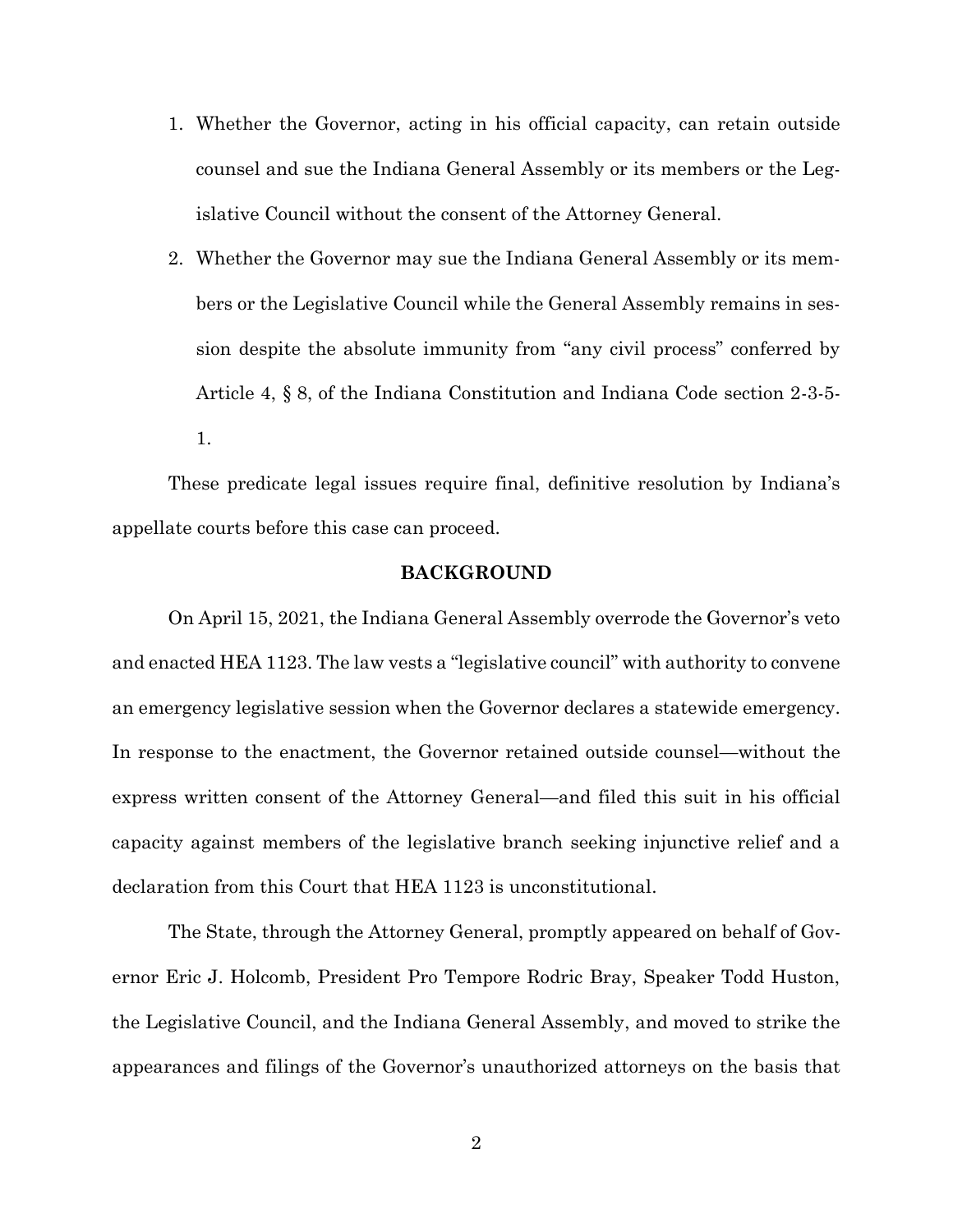Indiana law vests the Indiana Attorney General alone with the authority to represent state officials absent the Attorney General's consent. Alternatively, the State requested the Court continue all proceedings until 30 days following the date of adjournment of the General Assembly session as required by Indiana Code section 2-3- 5-1 and Article 4, Section 8 of the Indiana Constitution. This Court denied the State's motion on July 3, 2021.

## **REASONS AN INTERLOCUTORY APPEAL SHOULD BE PERMITTED**

The Court should certify for interlocutory appeal its July 3, 2021, order because the questions whether the Governor can ignore the limits of Indiana Code section 4- 6-5-3 and hire outside counsel without the Attorney General's written consent to sue another branch of government and whether the defendants are protected by constitutional and statutory legislative immunity are profoundly important threshold legal questions. *See* Ind. Appellate Rule 14(B)(1)(c)(ii).

Interlocutory appeal is also warranted for an additional reason: Because the immunity conferred by Article 4, § 8, of the Indiana Constitution and Indiana Code section 2-3-5-1 is an absolute immunity from suit, delaying final resolution of that legal issue while the case proceeds would irrevocably strip the defendants of their immunity, an injury for which appeal after a final judgment could provide no relief. *See* App. R. 14(B)(1)(c)(iii).

The reasons for certifying the under Appellate Rule 14(B) are explained in more detail below.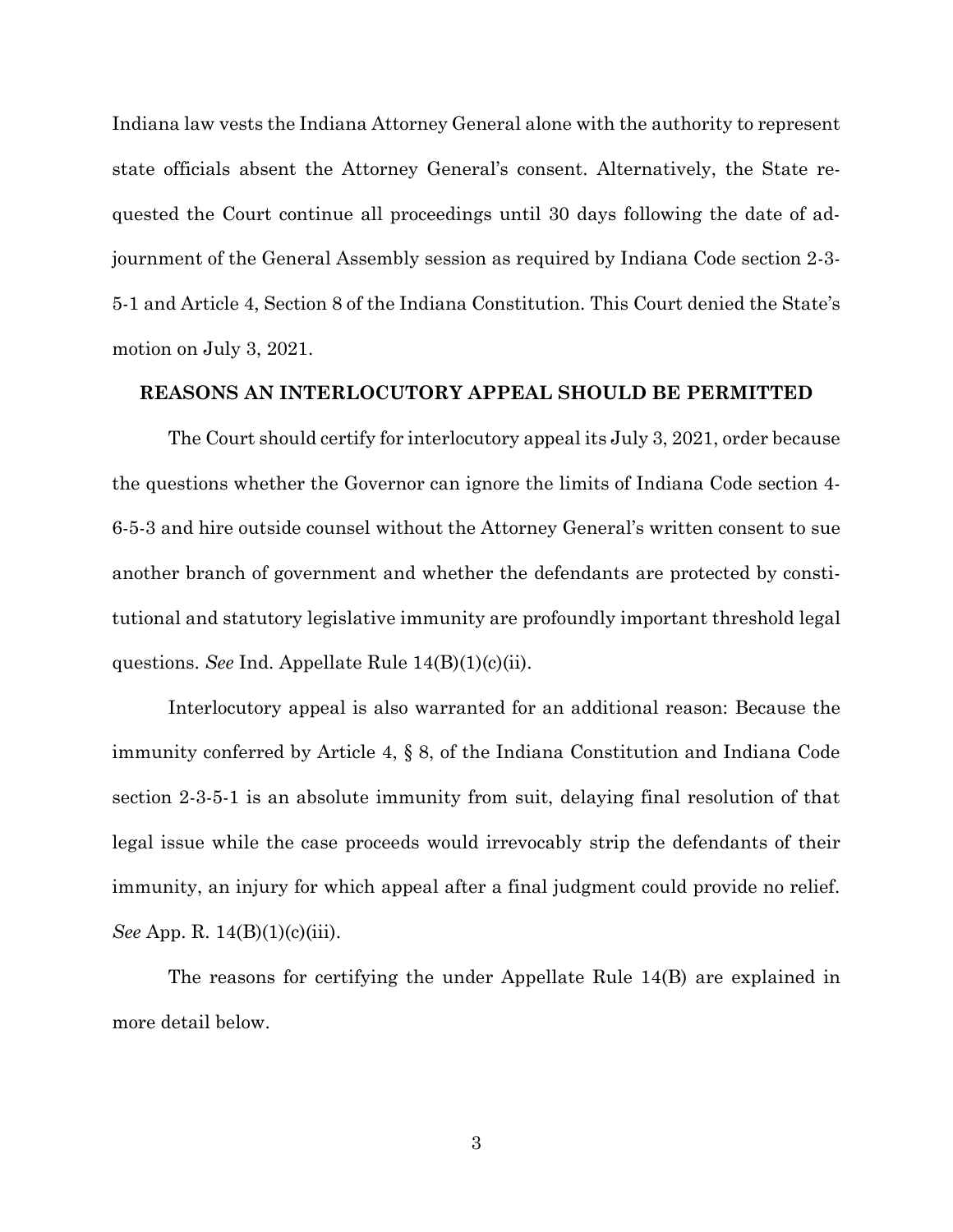1. Indiana law has long vested the Attorney General with the authority to determine, definitively, the State's position on disputed legal questions. *See State ex rel. Sendak v. Marion Cty. Superior Ct., Room No. 2.*, 268 Ind. 3, 6, 373 N.E.2d 145, 148 (1978); *Ind. State Toll-Bridge Comm'n v. Minor*, 236 Ind. 193, 199, 139 N.E.2d 445, 448 (1957); *State ex rel. Young v. Niblack*, 229 Ind. 596, 603–04, 99 N.E.2d 839, 842 (1951). And Indiana courts have recognized for decades that the legislature made that power exclusive by providing that "agencies and officers may not hire outside counsel unless the Attorney General has consented in writing." *Banta v. Clark*, 398 N.E.2d 692, 693 (Ind. Ct. App. 1979); *see also Young*, 99 N.E.2d at 841.

Any new interpretation of the Attorney General's authority as nonexclusive presents a critical shift in the law that should be immediately reviewed on appeal. The legislature established the Attorney General to ensure the State would adopt a single, unified, and consistent position on legal issues. *Sendak*, 268 Ind. at 6, 373 N.E.2d at 148; *see also* Ind. Code §§ 4-6-2-1, 4-6-1-6. Now, this Court has suggested that the Governor's power to execute the laws overrides the legislature's decision to vest exclusive litigation authority in the Attorney General. Order, at 7 (¶30), 9–15 (¶¶39–57). Whether that assessment represents a constitutional rebuke to the legislature or merely a rationale for interpreting the relevant statutes in a particular way, the result threatens a sea change for state government litigation authority.

Permitting the Governor to advance his own legal position in court would put the Attorney General in an impossible position: Either sue one client at the be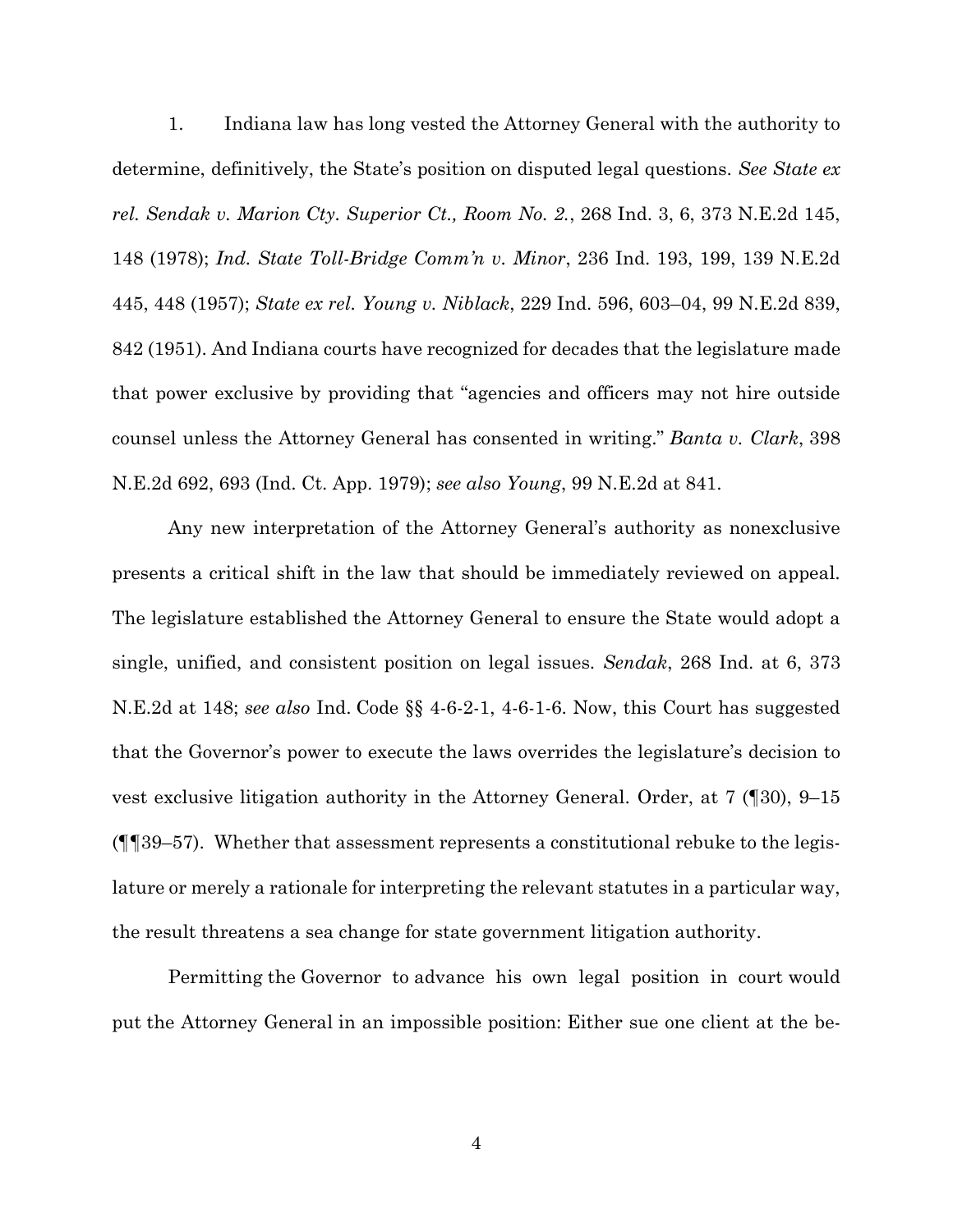hest of another, defend one client from suit by another, or be disqualified altogether. And it would create precisely the sort of intra-State contradictions the legislature created the Attorney General to prevent. The legislature has appropriately determined that—to avoid the problems that arise when the State's "various boards, bureaus and commissions" take contradictory legal positions in court, *Minor*, 139 N.E.2d at 448—such internal legal disputes should be resolved by the Attorney General.

Given the harm to the State's ability to maintain consistent litigation positions and the dispositive nature of the question presented, the Court should certify its order denying the motion to strike for immediate appeal. The Attorney General has not consented to the Governor's suit by outside counsel against the legislative branch of government. And if the appellate courts agree with the State that Indiana law vests the Attorney General alone with the authority to initiate suits on behalf of the State, and thus the Governor does not have the right to adopt his own position and advance that position via litigation in his official capacity, this suit will be terminated. *See Murray v. City of Lawrenceburg*, 925 N.E.2d 728, 730–31 (Ind. 2010) (approving a discretionary interlocutory appeal where the issue was potentially dispositive).

2. Further supporting this motion, Indiana's appellate courts often resolve the issue of unauthorized counsel mostly in original actions or interlocutory appeals.

In *Sendak*, for example, the Court held that, despite being generally disfavored, an original action was the "proper remedy" because the question whether an

5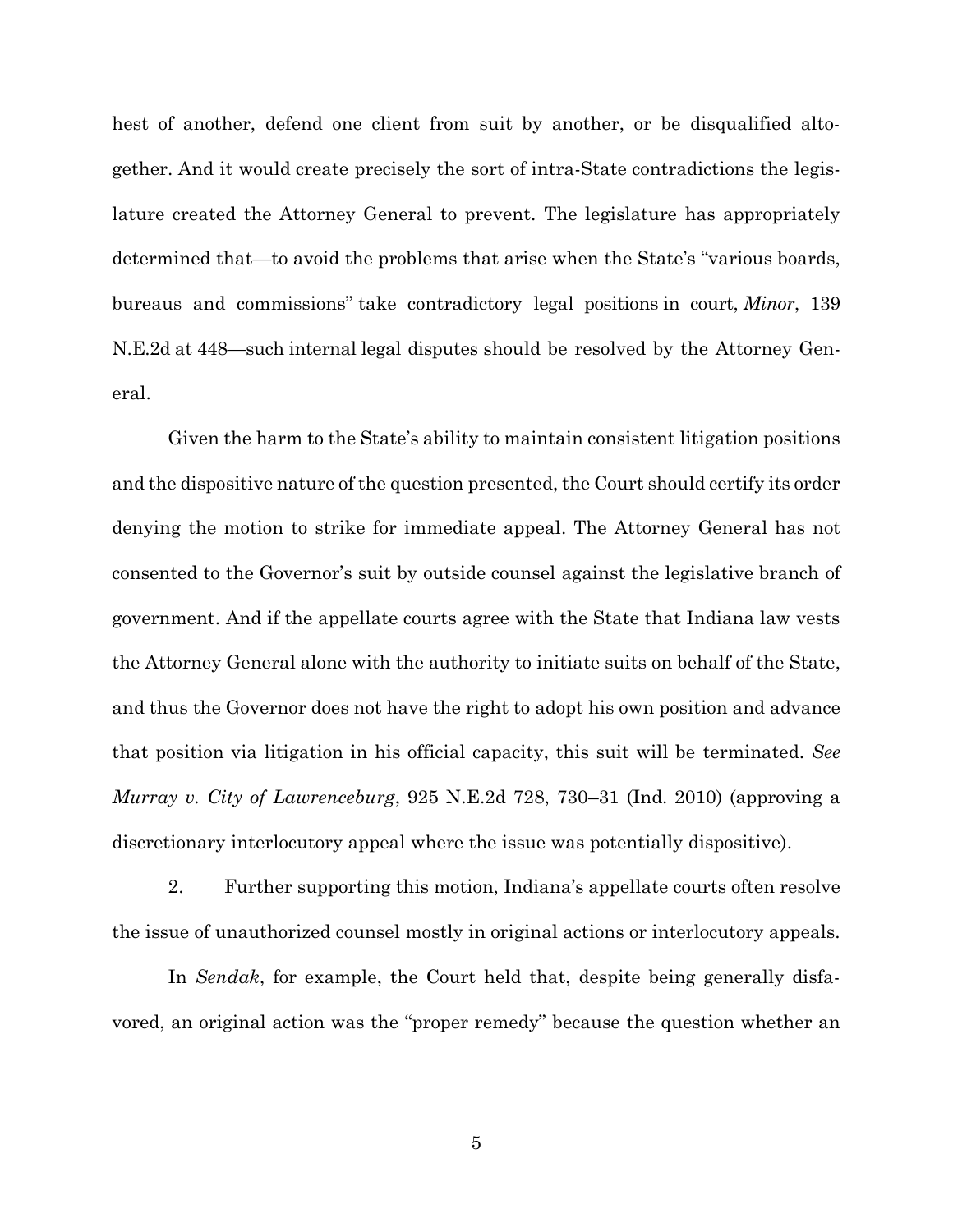arm of the State can bring its own litigation without the consent of the Attorney General "is not a question of judicial discretion, but a question of the lawful authority of the trial court to overrule the Attorney General's motion to strike the appearance" of unauthorized outside counsel. 268 Ind. at 6, 373 N.E.2d at 148. Indeed, the Court determined that "an emergency clearly exist[ed]" justifying the writ "in that substantial prejudice to the Attorney General's efficacy in defending his statutory client … would have resulted had this Court not acted." *Id.*; *see also Young*, 229 Ind. 596, 99 N.E.2d 839 (holding, in an original action for a writ of mandamus, that the trial court properly denied a change of venue filed by counsel hired by a constitutional officer without the Attorney General's consent). And in *Banta*, the Court of Appeals examined an agency's authority to hire outside counsel *with the Attorney General's consent* on interlocutory appeal from the trial court's order denying the plaintiff's motion to strike. 398 N.E.2d at 693.

These cases lend further support to certification of this Court's July 3, 2021, order for interlocutory appeal.

3. Moreover, the Court's determination that legislative immunity does not apply presents yet another substantial question of law ripe for interlocutory appeal. Despite the clear command of Article 4, § 8—which provides that "Senators and Representatives … shall not be subject to *any civil process*, during the session of the General Assembly, nor during the fifteen days next before the commencement thereof" (emphasis added)—this Court determined that "any civil process" does not include the civil process in this case because otherwise the Governor would be deprived of his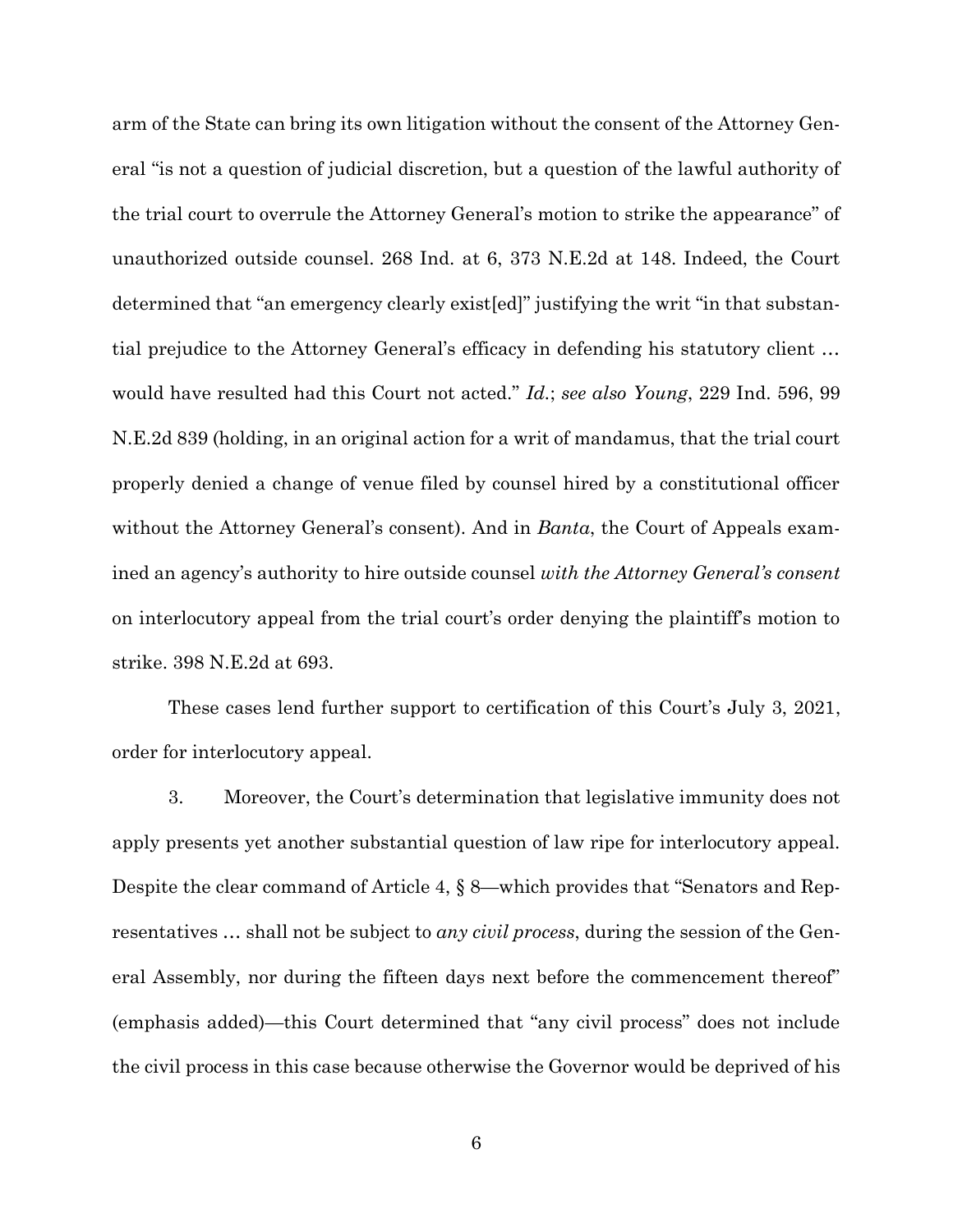authority to faithfully execute the laws. Order, at 15–19 (¶¶58–72). Here, again, the Court has invoked constitutional gubernatorial power to override contrary legal directives—this time, both constitutional (Article 4,  $\S$  8) and statutory (Ind. Code  $\S$  2-3-5-1). The reconciliation of constitutional provisions—one specific, the other general—and the constitutionality of a statute enforcing one of them are quintessential legal questions that should be resolved on interlocutory appeal.

Critically, moreover, the Constitution by its plain terms confers on legislators immunity from suit—not just immunity from liability—and that immunity from suit will be irreparably lost absent an interlocutory appeal. *Cf. Puerto Rico Aqueduct & Sewer Auth. v. Metcalf & Eddy, Inc.*, 506 U.S. 139, 143–47 (1993) (holding that States may take an immediate appeal in federal court from a district court's denial of a motion to dismiss on Eleventh Amendment sovereign immunity grounds because that immunity entitles States to immunity from suit, not just immunity from liability). Accordingly, certification of the Court's July 3, 2021, order for interlocutory appeal is appropriate for this additional reason.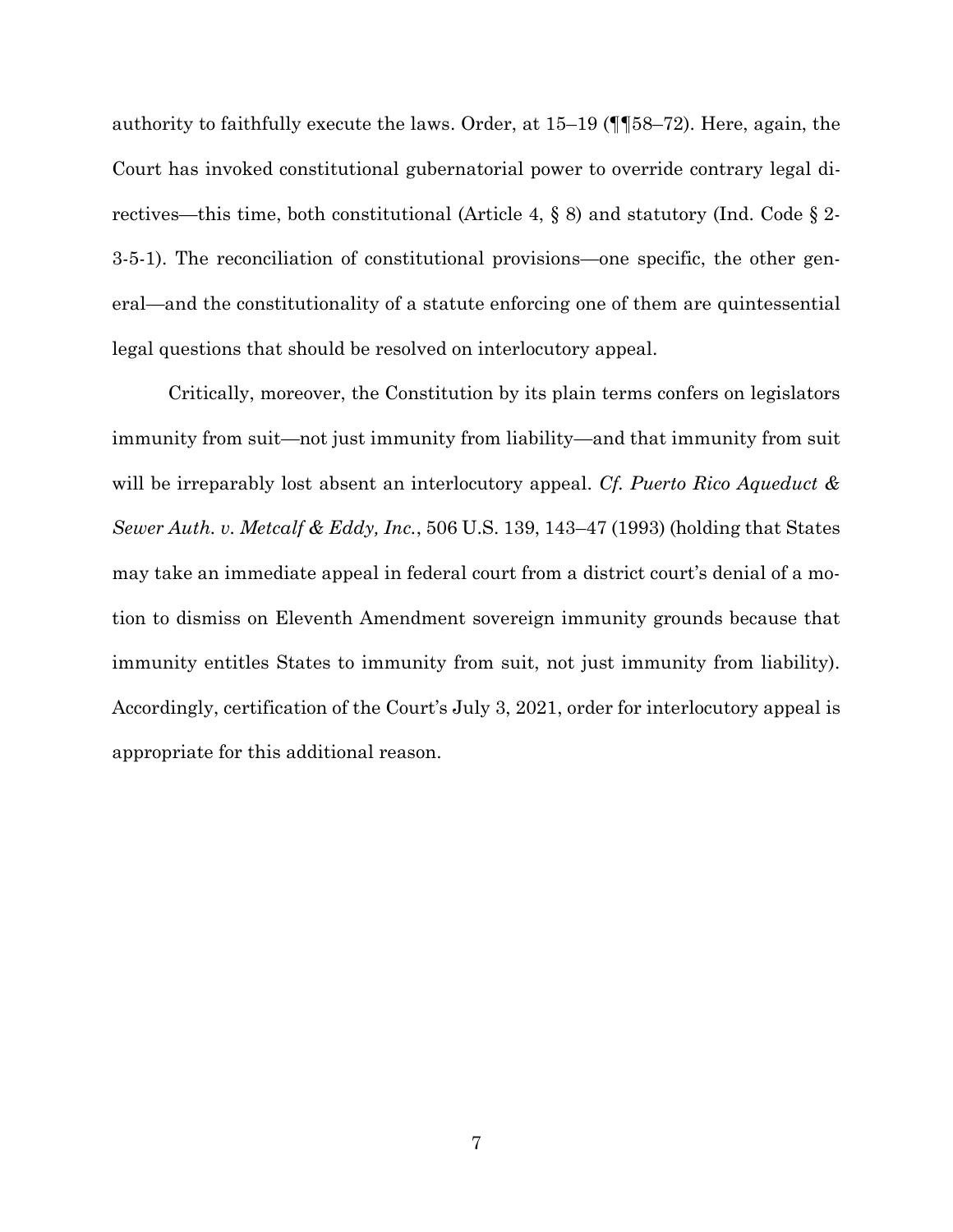#### **CONCLUSION**

The State requests the Court to certify its order denying the State's motion to strike the appearances and filings of unauthorized attorneys for Governor Holcomb for immediate appeal under Appellate Rule 14(B).

Respectfully submitted,

THEODORE E. ROKITA Attorney General Attorney No. 18857-49

## */s/ Thomas M. Fisher*

Thomas M. Fisher Solicitor General Attorney No. 17949-49

*/s/ Patricia Orloff Erdmann*

Patricia Orloff Erdmann Chief Counsel for Litigation Attorney No. 17664-49

*/s/ Jefferson S. Garn*

Jefferson S. Garn Deputy Attorney General Attorney No. 29921-49

*Counsel for State of Indiana*

OFFICE OF THE ATTORNEY GENERAL 302 West Washington Street IGCS, 5th Floor Indianapolis, Indiana 46204 (317) 232-6255 Tom.Fisher@atg.in.gov

Dated: July 6, 2021